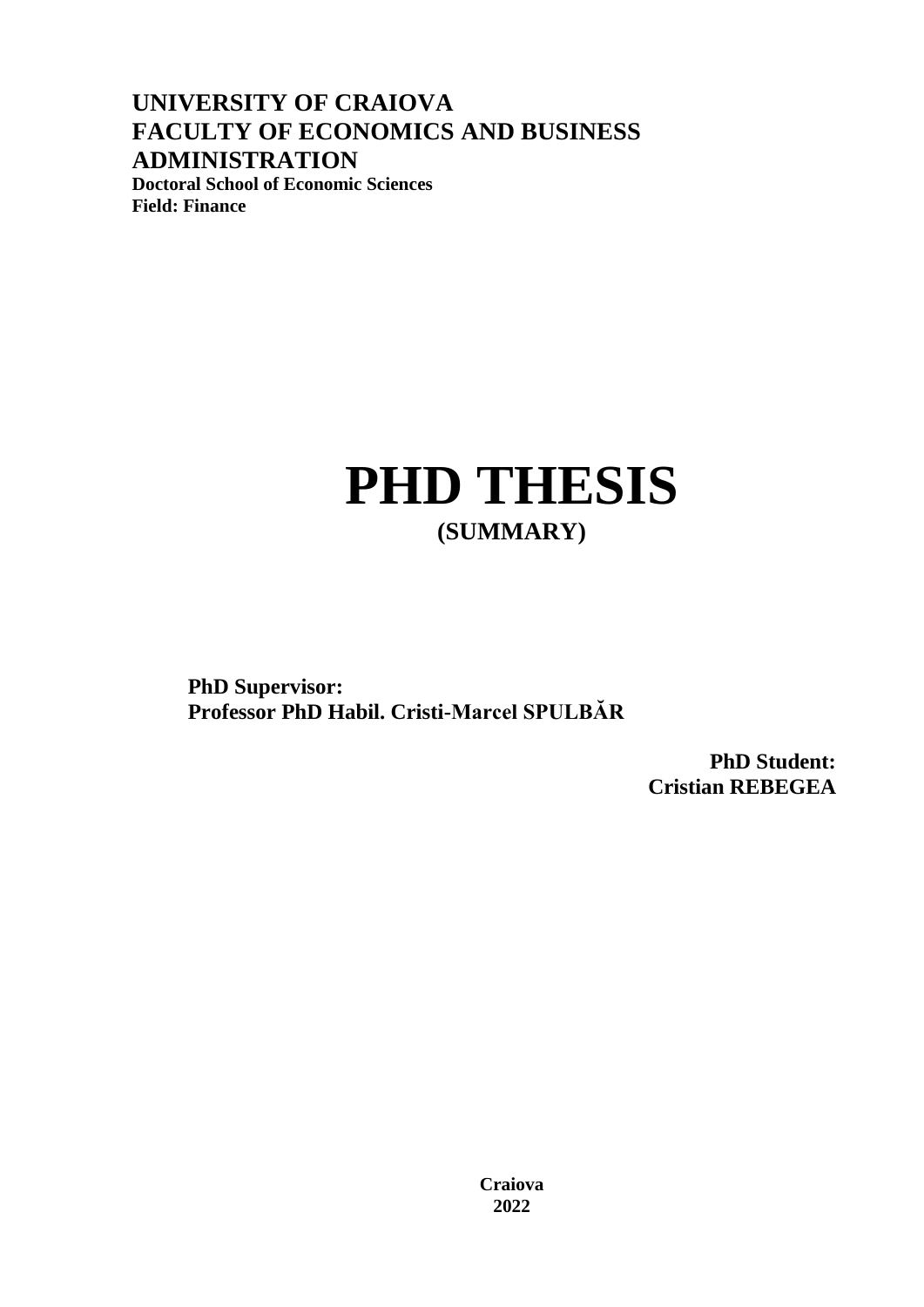**CRAIOVA UNIVERSITY FACULTY OF ECONOMICS AND BUSINESS ADMINISTRATION Doctoral School of Economic Sciences Field: Finance**

**Cristian REBEGEA**

## **DEVELOPMENTS AND PERSPECTIVES OF THE BANKING INDUSTRY FROM EMERGING ASIAN COUNTRIES. EMPIRICAL RESEARCH ON INDIA**

**Summary of the PhD thesis**

**PhD Supervisor: Professor PhD Habil. Cristi-Marcel SPULBĂR**

> **Craiova 2022**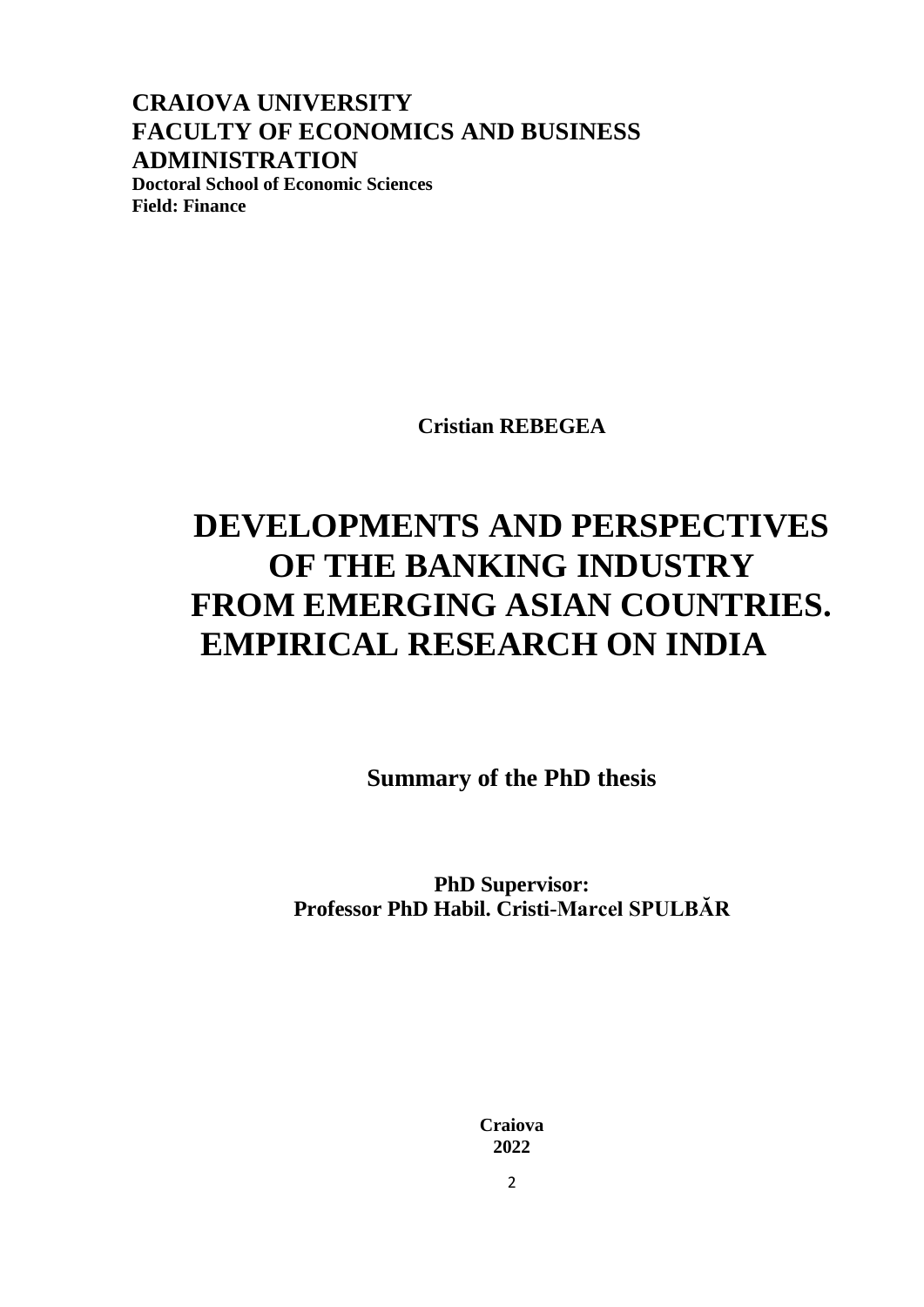## **CONTENTS**

|            | <b>LIST OF ABBREVIATIONS</b>                                                                                | 6        |
|------------|-------------------------------------------------------------------------------------------------------------|----------|
|            | <b>INDEX OF TABLES</b>                                                                                      | 7        |
|            | <b>INDEX OF FIGURES</b>                                                                                     | 10       |
|            | <b>INTRODUCTION</b>                                                                                         | 11       |
| I.         | <b>CONCEPTUAL APPROACHES TO THE BANKING</b>                                                                 | 22       |
|            | <b>INDUSTRY IN ASIAN EMERGING COUNTRIES</b>                                                                 |          |
| 1.1        | General considerations on the banking system and the banking industry                                       | 22       |
| 1.2        | Examination of countries/economies in Asia against certain                                                  | 23       |
|            | internationally recognized classification criteria                                                          |          |
| 1.3        | <b>Considerations on Asian banking systems. Developments and</b>                                            | 28       |
|            | perspectives                                                                                                |          |
| 1.3.1      | <b>Banking system in Indonesia</b>                                                                          | 33       |
| 1.3.2      | <b>Banking system in Malaysia</b>                                                                           | 37       |
| 1.3.3      | <b>Banking system in Philippines</b>                                                                        | 46       |
| 1.3.4      | <b>Banking system in Singapore</b>                                                                          | 48       |
| 1.3.5      | <b>Banking system in Thailand</b>                                                                           | 51       |
| 1.3.6      | <b>Banking system in South Korea</b>                                                                        | 54       |
| 1.3.7      | <b>Banking system in Japan</b>                                                                              | 58       |
| 1.3.8      | <b>Banking system in China</b>                                                                              | 62       |
| 1.4        | Assessment of the characteristics of the banking industry in India<br><b>MEASURING THE EFFECTIVENESS OF</b> | 64<br>87 |
| II.        |                                                                                                             |          |
|            | SIGNALS IN AN EARLY WARNING SYSTEM FOR                                                                      |          |
|            | <b>FINANCIAL CRISES. CASE STUDY FOR SOUTHEAST</b>                                                           |          |
|            | <b>ASIA</b>                                                                                                 |          |
| 2.1<br>2.2 | <b>Introduction</b>                                                                                         | 87<br>89 |
| 2.3        | <b>Analysis of relevant literature</b><br><b>Study objectives and research methodology</b>                  | 92       |
| 2.4        | Considerations on methods based on signal extraction                                                        | 94       |
| 2.5        | <b>Dissemination of empirical results</b>                                                                   | 99       |
| 2.6        | <b>Conclusions of the empirical study</b>                                                                   | 112      |
| Ш.         | THE IMPACT OF THE DEMONETISATION                                                                            | 116      |
|            | <b>PROCESS IN THE YEAR 2016 ON THE INDIAN</b>                                                               |          |
|            | FINANCIAL INDUSTRY. EMPIRICAL CASE STUDY                                                                    |          |
| 3.1        | <b>Introductory aspects</b>                                                                                 | 116      |
| 3.2        | <b>Study of specialized literature</b>                                                                      | 119      |
| 3.3        | The efficient markets hypothesis and its implications in the context of                                     | 126      |
|            | the demonetization process in India                                                                         |          |
| 3.4        | <b>Research methodology</b>                                                                                 | 134      |
| 3.4.1      | <b>Study objective and research hypotheses</b>                                                              | 134      |
| 3.4.2      | Statistical data collection and econometric approach                                                        | 134      |
| 3.5        | Analysis and interpretation of empirical results                                                            | 136      |
| 3.6        | Opinions and conclusions on the implications of the demonetization                                          | 147      |
|            | process in India on financial market behavior                                                               |          |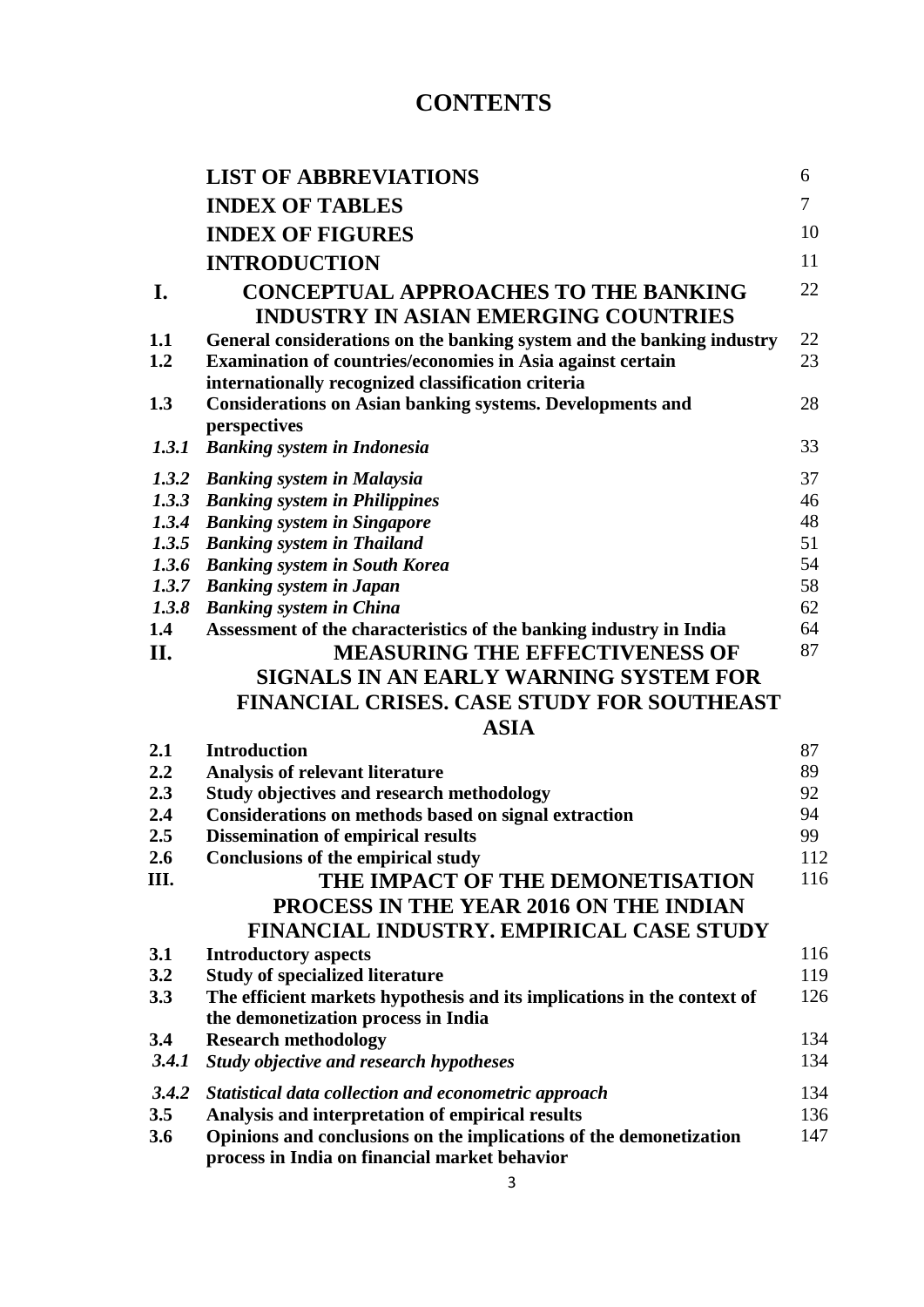| IV.     | <b>RECENT DEVELOPMENTS IN INDIA'S BANKING</b>                              | 152 |
|---------|----------------------------------------------------------------------------|-----|
|         | <b>INDUSTRY. EMPIRICAL ANALYSIS</b>                                        |     |
| 4.1     | Evaluation of non-performing bank assets management strategies.            | 152 |
| 4.1.1   | <b>Introduction</b>                                                        | 152 |
|         | 4.1.2 Study of specialized literature                                      | 153 |
| 4.1.3   | Analysis of primary data and empirical results                             | 158 |
| 4.1.4   | Dissemination of other preventive bank management strategies               | 177 |
|         | and the overall implications                                               |     |
| 4.1.5   | Conclusions of the empirical study                                         | 179 |
| 4.2     | Analysis of the evolution of non-performing agricultural loans             | 181 |
| 4.2.1   | <b>Introduction</b>                                                        | 181 |
| 4.2.2   | <b>Study of specialized literature</b>                                     | 182 |
| 4.2.3   | <b>Research methodology and data analysis</b>                              | 184 |
| 4.2.4   | <b>Empirical results</b>                                                   | 186 |
| 4.2.5   | <b>Conclusions of the empirical study</b>                                  | 194 |
| V.      | <b>EMPIRICAL RESEARCH ON THE PROSPECTS OF</b>                              | 196 |
|         | THE INDIAN BANKING INDUSTRY                                                |     |
| 5.1     | Study regarding the impact of banking activity digitalisation on the       | 196 |
|         | development of micro, small and medium-sized enterprises (SMEs)            |     |
| 5.1.1   | <b>Introduction</b>                                                        | 196 |
| 5.1.2   | <b>Synthesis of specialized literature</b>                                 | 199 |
|         | 5.1.3 Empirical analysis based on the development of hypotheses            | 203 |
| 5.1.3.1 | Easiness in accepting payments from clients or debtors                     | 203 |
| 5.1.3.2 | Easiness of payments to suppliers/creditors                                | 204 |
| 5.1.3.3 | Easiness in managing business expenses                                     | 204 |
| 5.1.3.4 | Time saving                                                                | 204 |
|         | 5.1.3.5 Absence of the need to use cash for commercial (business) purposes | 205 |
| 5.1.3.6 | Without the possibility to occur criminal actions of misappropriation,     | 205 |
|         | embezzlement or theft of cash                                              |     |
| 5.1.3.7 | Easiness of application and approval of short-term loan or overdraft       | 206 |
| 5.1.3.8 | Benefit of cash refund or discount regarding digital banking operations    | 206 |
|         | 5.1.4 Research methodology                                                 | 206 |
|         | 5.1.5 Empirical results                                                    | 208 |
| 5.1.6   | Conclusions of the empirical study                                         | 216 |
| 5.2     | Assessing farmers' perception of agricultural financing                    | 218 |
| 5.2.1   | Conceptual approaches to agricultural finance                              | 218 |
| 5.2.2   | <b>Study of specialized literature</b>                                     | 222 |
|         | 5.2.3 Applied research methodology and empirical results                   | 223 |
|         | 5.2.4 Opinions and conclusions                                             | 234 |
|         | FINAL CONCLUSIONS, CONTRIBUTIONS AND                                       |     |
|         | <b>FURTHER DEVELOPMENTS</b>                                                |     |
|         | <b>BIBLIOGRAPHY</b>                                                        |     |
|         | <b>ANNEXES</b>                                                             |     |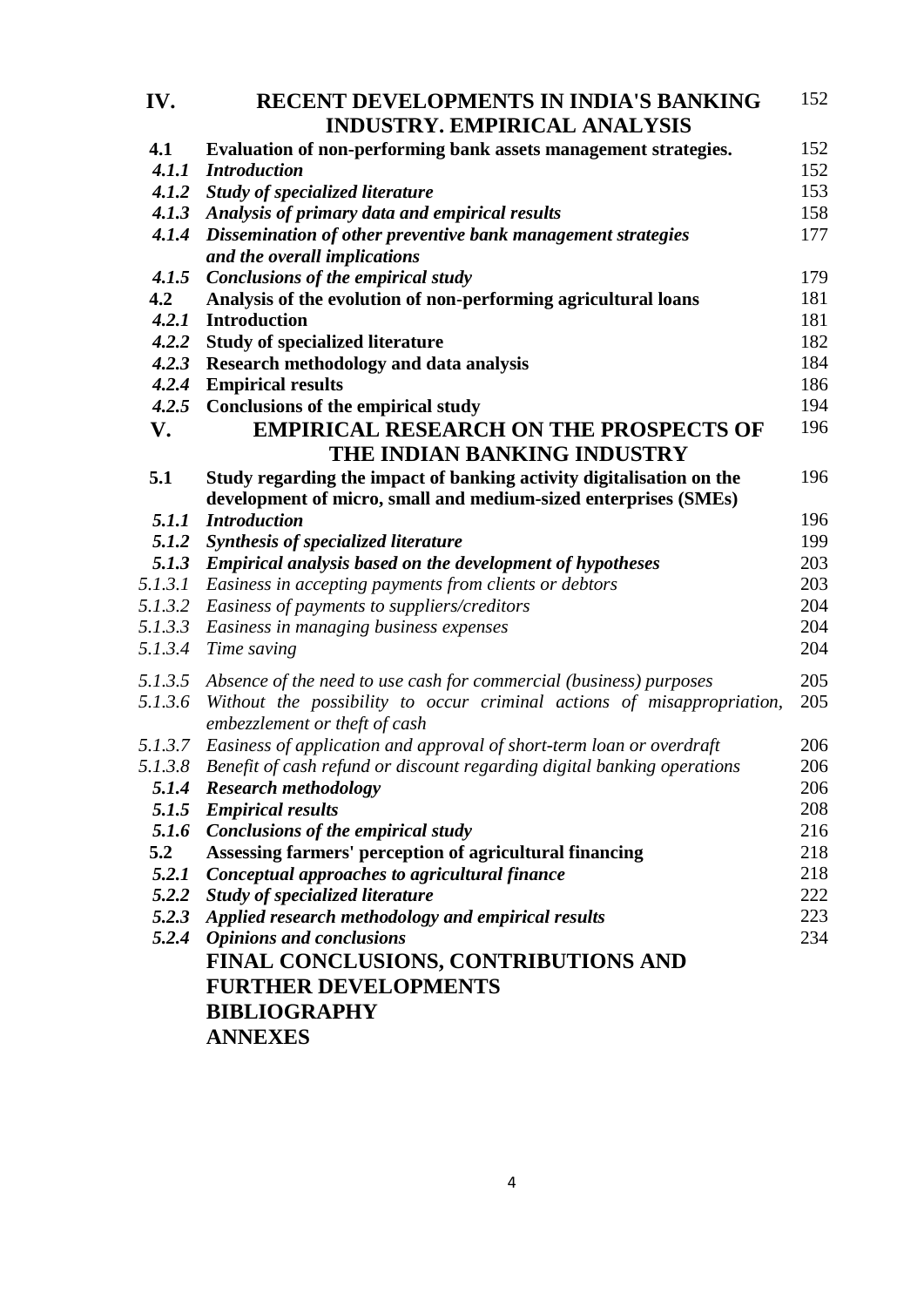The strength of an economy depends on the strength and efficiency of the financial system, which in its turn depends on a sound and solvent banking system. These characteristics show us that the banking industry has effectively placed savings in productive sectors and is able to meet its obligations to depositors. Most economies in Asia are included in the category of emerging countries having banking systems and emerging or developed financial markets. Emerging Asia, being the fastest growing region globally, has emerged as a new growth pole of the world economy. With its robust growth, developing Asia has provided another *engine of growth* for the world economy in the moment when traditional markets have faltered. The economic growth of the Asian region over the past decade has been spectacular, supported by policies to promote export-oriented industrialization, while mobilizing a high level of savings. India is one of the emerging countries in Asia, on the example of which I have carried out most of the empirical studies included in this PhD thesis.

The importance of the banking industry in achieving strong, sustainable and balanced global growth seems crucial more than ever, as persistent weakness in advanced economies threatens global economic and financial stability, especially after periods of crisis. Risks remain high in terms of increased budget deficits, sovereign debt burden and incomplete restructuring of households and the banking sector in Europe and the United States (US). Given a prolonged weakness in advanced economies, it is essential that emerging (developing) economies in Asia strengthen their own domestic demand for sources of growth.

Financial sector reforms following the Asian financial crisis in the last decade of the last century focused on the rehabilitation and recapitalisation of banks, at the same time as modernising prudential rules and regulations. Strong economic growth and profits strengthened banks' balance sheets, reduced the level of non-performing loans and improved their resilience to external shocks, as evidenced by the global financial crisis of 2007-2008.

Underdeveloped financial infrastructure, combined with the lack of an adequate legal and regulatory framework, has long hindered the effective functioning of the emerging Asian banking industry. Basic financial infrastructure has been lacking in many developing economies in the region. But fast-growing middle-income economies – for example, India, Indonesia, the Philippines, Thailand -have strengthened their financial infrastructure over the past decade, such as electronic payment systems, credit information bureaus and guarantee registrie This has helped to significantly increase the efficiency of banking operations and customer confidence in the banking industry. However, the emerging Asian banking and financial markets remain largely fragmented, hindering the deepening and expansion of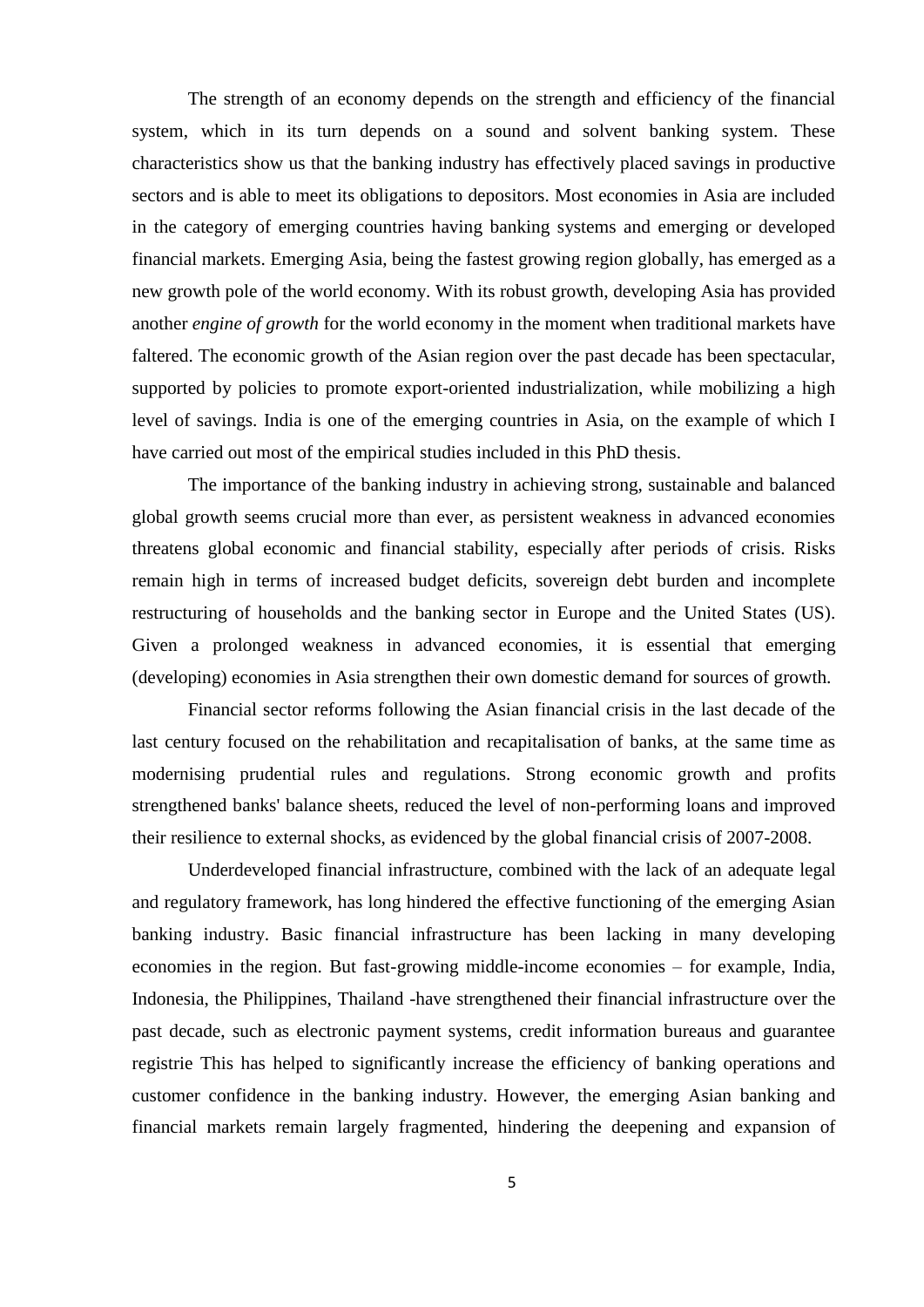regional financial markets and services and thus effectively forcing the region's economies to mobilize for its high investment needs.

The recent Covid-19 pandemic has given even more importance to the banking industry, as proper financing policies have helped a lot, especially the smaller businesses affected during the pandemic, with banks providing credit assistance and debt restructuring to their customers. Moreover, the health pandemic has caused a significant change and an obvious orientation of customers towards digital banking worldwide. People are increasingly using online and mobile channels instead of visiting bank branches. For banks, this was and is both a challenge and an opportunity. With new innovative products and services, they try not only to follow trends, but also to establish them.

Traditional banks have expanded their online banking and mobile banking services and launched better and more customer-friendly applications. The method in which the traditional banks will cope with the growing digital competition, and to what extent digital banks can and will replace traditional banks, may be another direction of research that we will possibly approach.

Analyzing the literature on the banking industry, we noticed that it was and still is one of the most interesting research areas, with numerous descriptive and quantitative studies on banking institutions.

The current PhD thesis -**"***Developments and perspectives of the banking industry in emerging Asian countries. Empirical Research on India*", in our opinion, provides a complex, rigorously documented and up-to-date image for international banking research and practice, and its title announces *research motivation, research purpose* and confirms, through the efforts of Asian central banks as well as of all credit institutions that make up the respective banking systems and aiming at the transition to new business models in digital banking, *the topicality of the theme*.

The challenge for choosing the Indian banking industry as a support for the research carried out in this PhD thesis has some arguments that we summarize further. India has an extremely large population, being in fact the second most populous country in the world, immediately after China, being characterized by a very extensive area (it ranks seventh worldwide), a fascinating and very diverse culture, but also extreme differences with regards to income, which are marked between its regions, the extreme poverty being a fairly frequent phenomenon. But the most important aspect was related to the peculiarities of the banking system in India, significantly different from that of other Asian countries due to the unique geographical, social and economic characteristics of this country.

6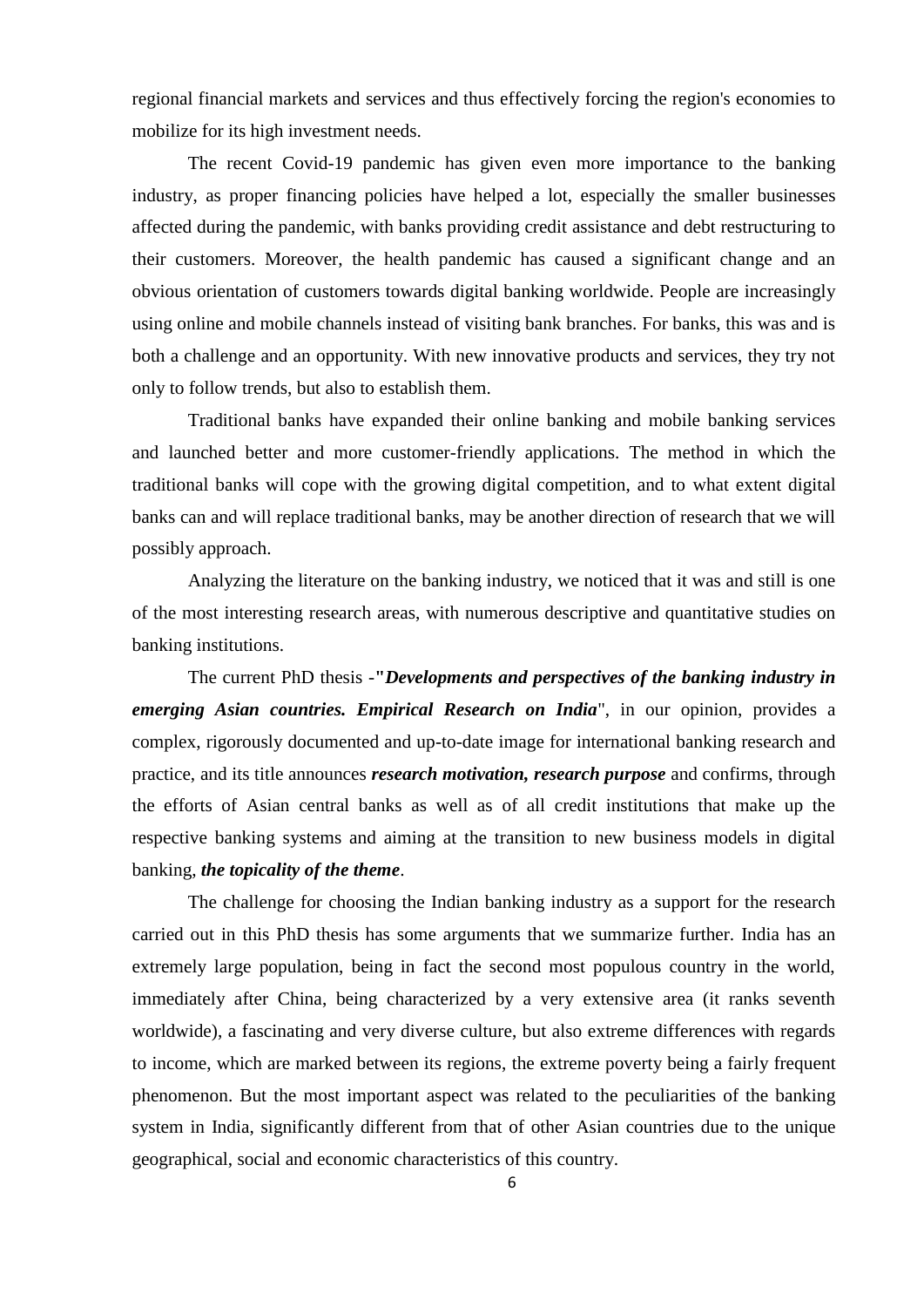The *Indian banking industry* has gone through a complex phase of rapid change generated by financial sector reforms, which have been implemented in stages. The current transformation process should be seen as an opportunity to transform India's banking system into a solid, strong and vibrant system, able to play its role effectively and on its own, without imposing any financial burden on the government in its support.

*India's banking system* is dominated by government-owned or so-called *public sector banks,* which represent about 60% of the banking system's assets. Since mid-2010, these banks have been impacted by non-performing loan (NPL) problems and low capital levels. Over the past two decades, private sector banks have become more prominent and generally have more sustainable (healthy) balance sheets with lower rates of non-performing loans, although some private banks have failed in recent years. Foreign banks are currently in the strongest financial position, but comprise only 7% of the assets of the commercial banking system.

The *purpose of our research* was to analyze the developments and perspectives of the emerging Asian banking industry by empirically testing the effectiveness of signals in an early warning system for financial crises, as well as, following the choice of a country in this area, highlighting, through research empirical changes in India with regard to:

a) the impact of demonetisation on the financial industry;

b) assessement of management strategies for non-performing bank assets;

c) analysis of the evolution of non-performing agricultural loans;

d) the impact of digitization of banking on the development of micro, small and medium enterprises;

e) assessment of farmers' perception of agricultural financing.

The *research methodology* falls within the scope of quantitative finance and uses, but is not limited to, specific methods, techniques and tools in econometric research, as well as an interdisciplinary approach based on statistical models and modeling of data series. Research includes both quantitative and qualitative methods for achieving the assumed goals. In order to ensure representativeness, the analyses were made on the basis of large samples in relation to the statistical ensemble proposed for analysis, using standard statistical procedures. The choice of emerging Asia and India area, in our view, has a major contribution to increasing the originality of doctoral research.

Summarizing our contributions, we first highlight our desire to contribute to the *development of an early warning system for financial crises by addressing existing signals at a given time, in order to determine the likelihood of financial crisis*. The signal extraction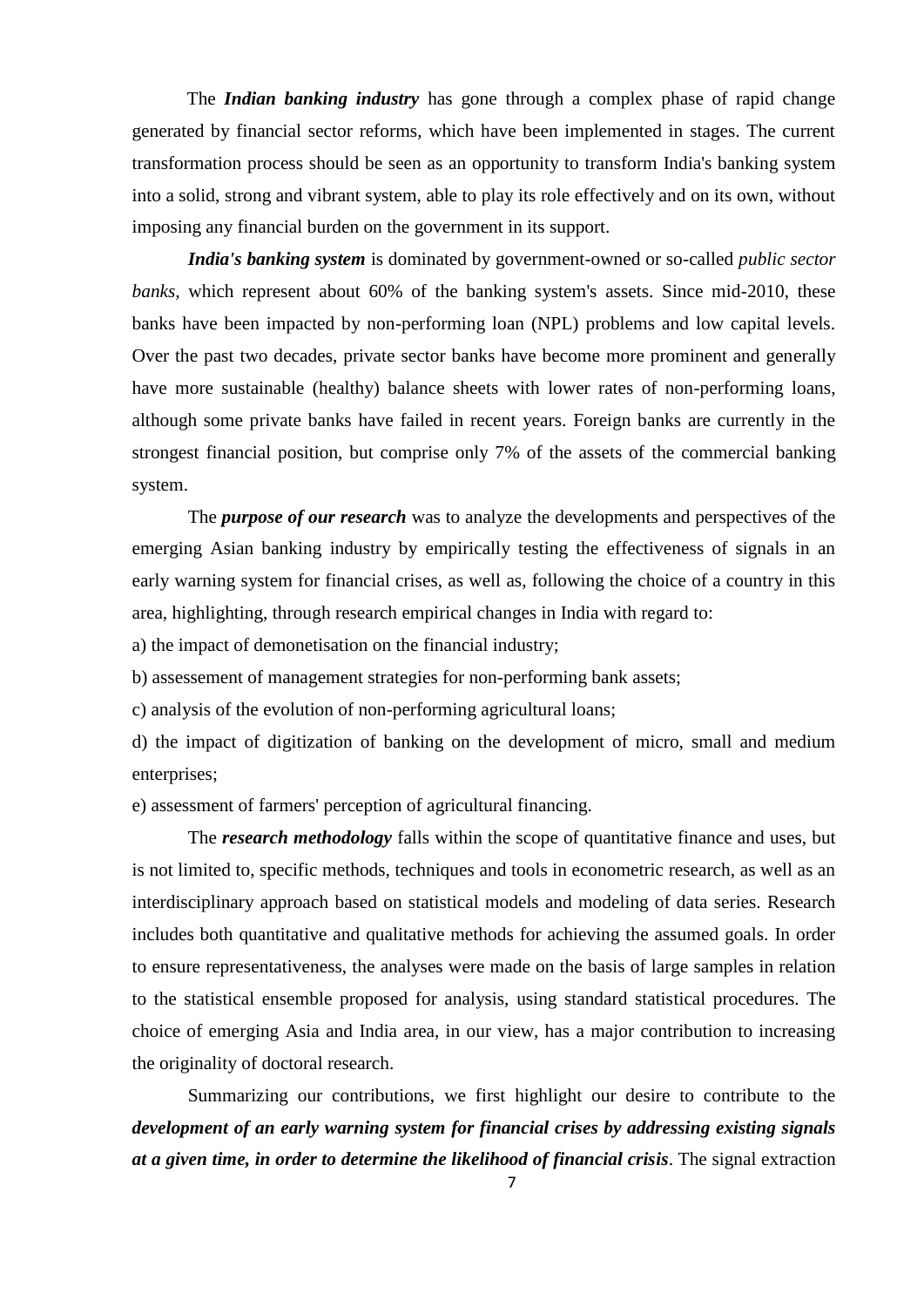method is a technique that captures the behavior of the variable (s) on a given scale, and then each indicator is analyzed separately within the framework of this univariate approach to observe a crisis. The empirical study developed an early warning system to identify those variables that tend to show that a country might be vulnerable to a financial crisis.

Second, *we empirically tested the extent to which capital investors in Indian industry responded positively or negatively to the demonetization process in India in 2016* and used in this study three recognized models in the literature to identify abnormal profitability, namely: the market model, the adjusted profitability market model and the average yield model.

Thirdly, we highlight the analytical character of *empirical study that had as objective the assessement of strategies for the management of non-performing bank assets*. The investigation, based on the use of the standardized questionnaire in order to collect data, has an interdisciplinary character that derives including from the mix of research methods and techniques related to areas such as: finance, sociology, statistics, management, marketing. Also, *the research methodology regarding the analysis of the evolution of non-performing agricultural credits includes testing the reliability and validity of the questionnaires using the Cronbach alfa index.*

Fourth, the main objective of the *empirical study on the impact of the digitalisation of banking activity on the development of micro, small and medium-sized enterprises* was to identify a model of multiple regression, taking into account those factors that positively affect the growth of SMEs. For this study, the questionnaire method was used.

Last but not least, *the descriptive research proposed to assess farmers' perceptions of agricultural financing* was based on testing the relevance of customer preferences in the use of the loan facility. For the selection of respondents, the random sampling technique was adopted for the purpose of the study, and the questionnaire method was used for data collection.

The PhD thesis was structured in five chapters, the first dedicated to conceptual study and theoretical-methodological research and the next four to applied research.

"*Conceptual approaches to the banking industry in emerging Asian countries*", the first chapter of the PhD thesis aims to approach the essential theoretical aspects, absolutely necessary to achieve the main research objective, namely: conceptual approaches to the banking system and industry banking, grouping of countries globally with an emphasis on identifying the characteristics of emerging economies, assessing the characteristics of Asian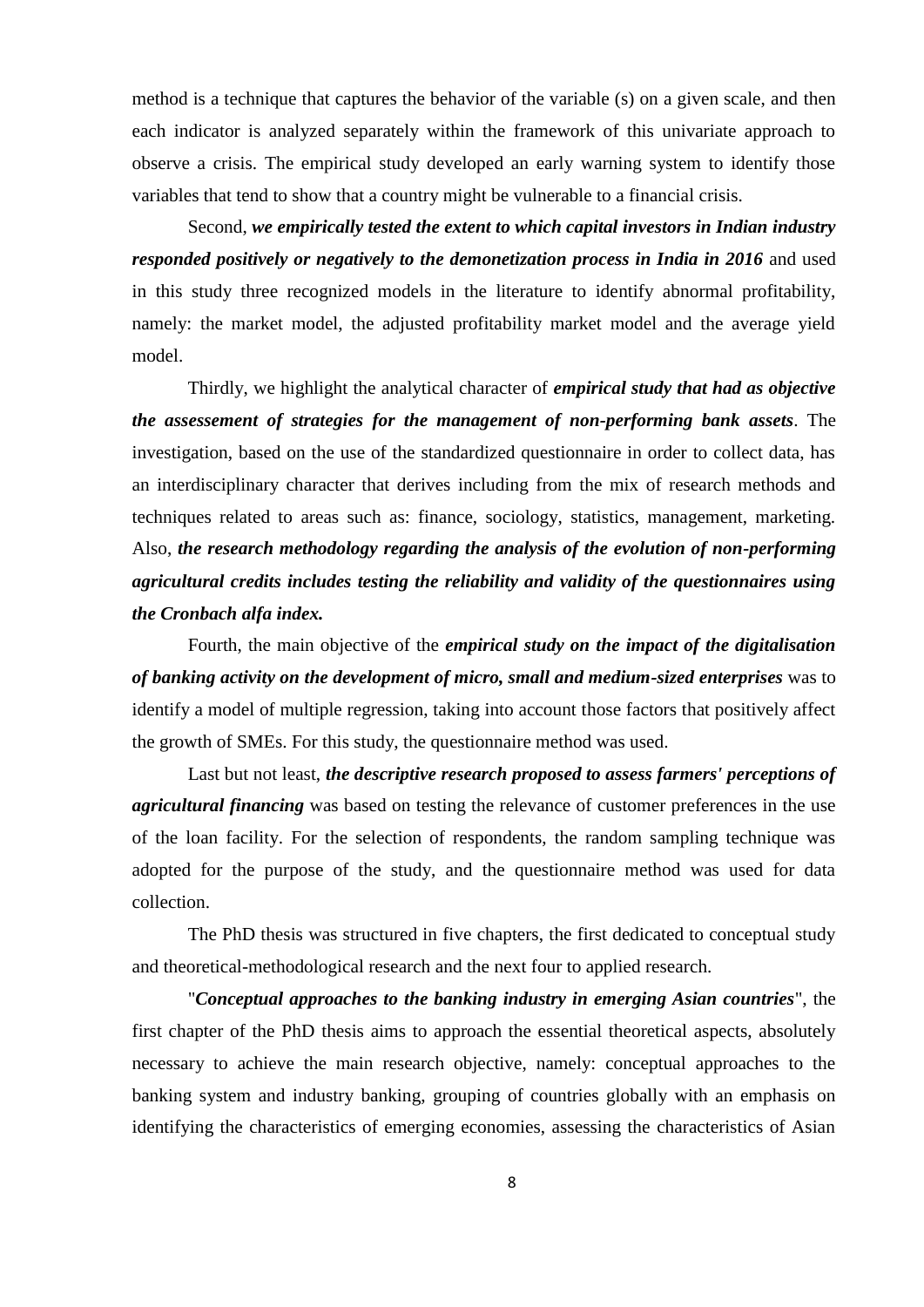banking systems focusing on: Indonesia, Malaysia, Philippines, Singapore, Thailand, South Korea, Japan and China, and a broader approach to the system banking in India.

The development of a country is entirely related to the development of the banking sector. It is one of the important pillars of the financial sector, which plays a vital role in the functioning of an economy. It is very important for the economic development of a country that its requirements for financing trade, industry and agriculture are met with a greater degree of commitment and responsibility. As a peculiarity, in India, national or indigenous banks (domestic, domestic sector) are required to give at least 40% of their lending activity to selected sectors by the Central Bank of India, while for foreign banks a quota of 32% is set. While priority sector lending (PSL) has boosted access to lending activity in India, on the other hand it has led to higher levels of non-performing loans and compromised banks' development of strong risk management practices.

The Indian banking industry has recently witnessed the launch of innovative banking models such as payment banks and small financial banks. The new measures by the RBI could greatly contribute to the restructuring of the domestic banking industry. India's digital payment system has evolved a lot lately. Under these circumstances, India's economy grew, but growth slowed before the onset of the COVID-19 pandemic. India has experienced strong economic growth over the past 4 decades. During this period, real incomes per capita increased fourfold. India's share of global output has doubled to 7%, and it is now the world's third largest economy in terms of purchasing power parity.

**"***Measuring the effectiveness of signals in an early warning system for financial crises. Case study for Southeast Asia***"**, the second chapter of the paper aimed to apply the signal technique approach to the selected region in order to investigate how effective and useful this approach is in capturing crisis episodes. In this regard, we considered it important to analyze whether these issues could also be recorded in relation to the period of the Asian financial crisis and the global financial crisis. To this end, several additional steps have also been taken to make the study more concrete, applied and reliable. This could help build consensus on the research tools that should be used and what features they should have in order to better capture such financial disturbances / disturbances / turbulences.

We analyzed a significant part of the existing literature on the existence and behavior of financial crises, as well as methodological tools that have been frequently used in previously published research studies. As a step in succession, details are provided on the methodology directing how to work on the use of an early warning system which includes: definition of objectives, identification of the sampled country, time period, method used,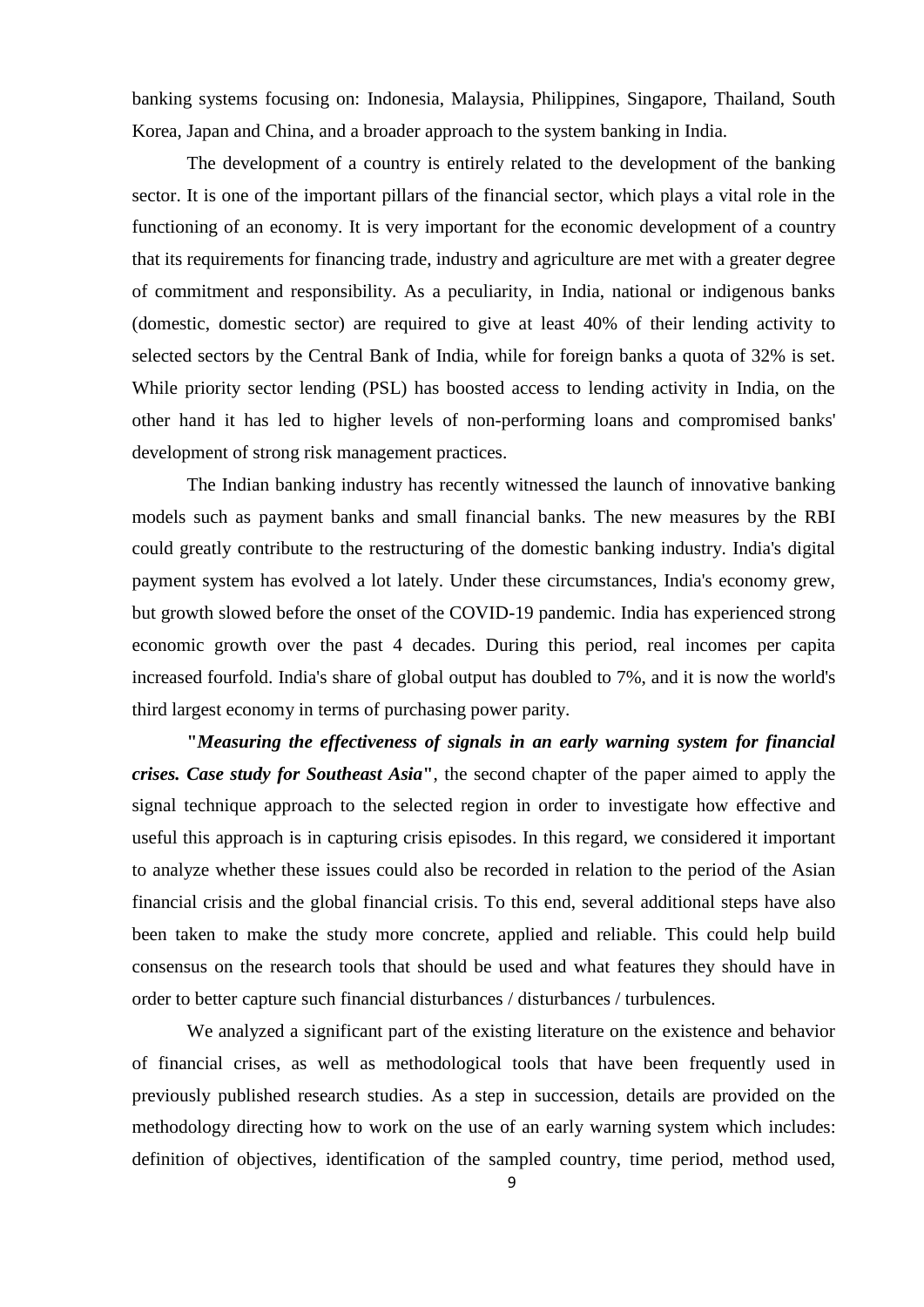selected variables. The time period covered by this empirical study used 222 observations from January 1993 to June 2012 from the previously listed ASEAN countries.

Chapter Three "*The impact of the demonetisation process in the year 2016 on the Indian financial industry. Empirical case study***"** finds its motivation in that the effect of demonetisation on the economy in India was significant and had multidimensional implications. We point out, summarising, that on November 8, 2016, the Government of India implemented the demonetization process on approximately 86% of its national currency in circulation in an attempt to reduce dark money, corruption and forgeries (fake money, counterfeit money) on the financial market. In this regard, a significant percentage of about 99% of the currency was eventually returned to the banks in order to be removed from the market permanently. Demonetisation has had a positive but inevitable and a negative effect on real economic activity in India.

The research hypothesis for this empirical study, which uses the event study model, is that the announcement of demonetization resulted in an immediate response in the financial market for companies' share prices. Based on this hypothesis, the study of the event is carried out with the aim of identifying whether there was an abnormal return on financial assets immediately after the announcement of the demonetization process in India. We turned to a cluster of 15 listed companies, major players in the Indian industry (cement manufacturing companies) based on their market capitalization.

In this research study we used three representative models, namely: the market model, the market-adjusted model and the average-adjusted model. The average return for selected companies in the last 6 months before the demonetization announcement was calculated using the market model. The alpha and beta coefficients were measured using this market model. Other actual returns for the period of the event are calculated, using the market model, the market adjusted model and the average return model. In synthesis, the empirical study conducted in this chapter captures the impact of demonetization on companies in India (according to the selected cluster), using the econometric event study model and the efficiency of the Indian stock market.

The research objectives of chapters IV and V, like the previous one, were devoted to the banking industry in India. The argument for choosing this country as a case study was explained above and is intensely detailed in the content of the PhD thesis.

**"***Recent developments in India's banking industry. Empirical analysis*", the fourth chapter of the PhD thesis, deals with one of the most important problems of the Indian and, implicitly, Asian and even global banking industry, namely the problem *of managing non-*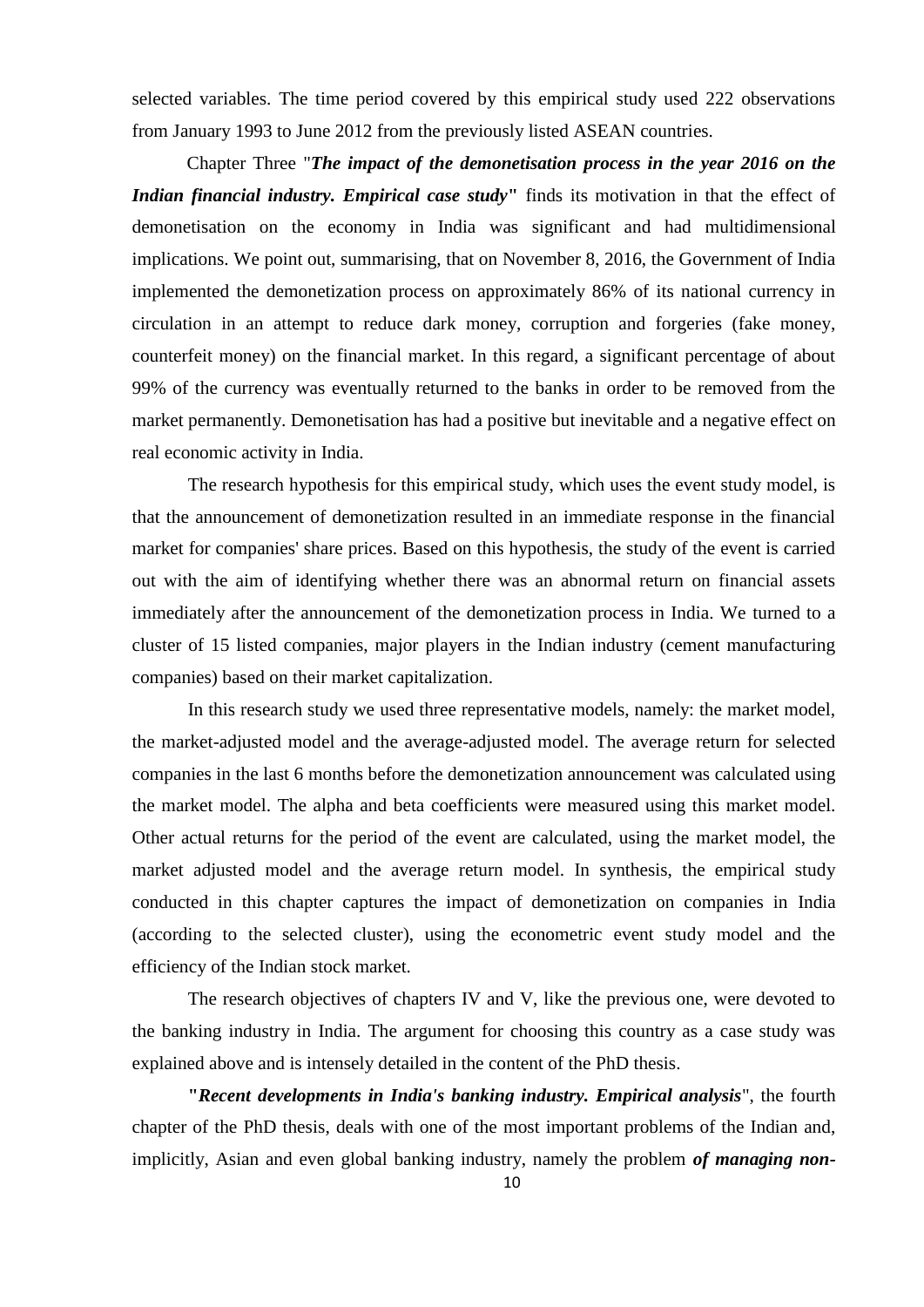*performing banking assets* and, within them, *non-performing loans*, with a focus on those resulting from the financing of agricultural projects.

India's non-performing bank assets are growing rapidly and the country ranks fifth in the world in terms of share held by non-performing bank assets as Indian government statistics show. A number of strategies have been implemented to manage these nonperforming assets, but this problem still persists at a very high level. An effective antidote has not yet been invented either by the National Bank of India (Reserve Bank of India - RBI), or by another bank, or by the Government of India to completely solve the expansion of nonperforming bank assets. The strategies developed in the Indian banking system are curative in nature and can be used only after the client's account becomes a non-performing bank asset. One of the major issues that should be considered is that once the account becomes nonperforming bank asset, only part of the entire loan could be recovered through curative management strategies, and the unpaid amount would become the lender's loss. Some authors have suggested that it is time for Indian banks to be more proactive to adopt a pragmatic and structured policy of managing non-performing bank assets, where prevention measures should be a priority.

The objectives of the empirical research study can be summarized as follows: determination of the causes that generate non-performing bank assets in Sagar district from India; analysis of the frequency of use of various preventive steps by commercial banks in Sagar district; comparison of efficiency in the use of preventive management strategies by public and private sector banks in Sagar district.

Another objective of the study is to raise the alarm for policy makers about the obstacles and difficulties faced by bank branch directors in making appropriate decisions about lending policies and managing credit risk.

A market research is pursued by launching a questionnaire and collecting data from 82 bank branches in Sagar district, mainly following the characteristics of non-performing bank assets regarding: causes of occurrence, frequency of use of preventive measures and its effectiveness. We mention that the conducting of this study was based on an international collaboration, with the direct participation of researchers from Romania, India and Bahrain, and the results of the study were published in a journal indexed Clarivate Analytics Web of Science-Emerging Sources Citation Index.

In the second part of this chapter we will examine the evolution of non-performing assets in the case of agricultural loans in India, the research methodology being extended by testing the reliability and validity of questionnaires using the cronbach alfa index. We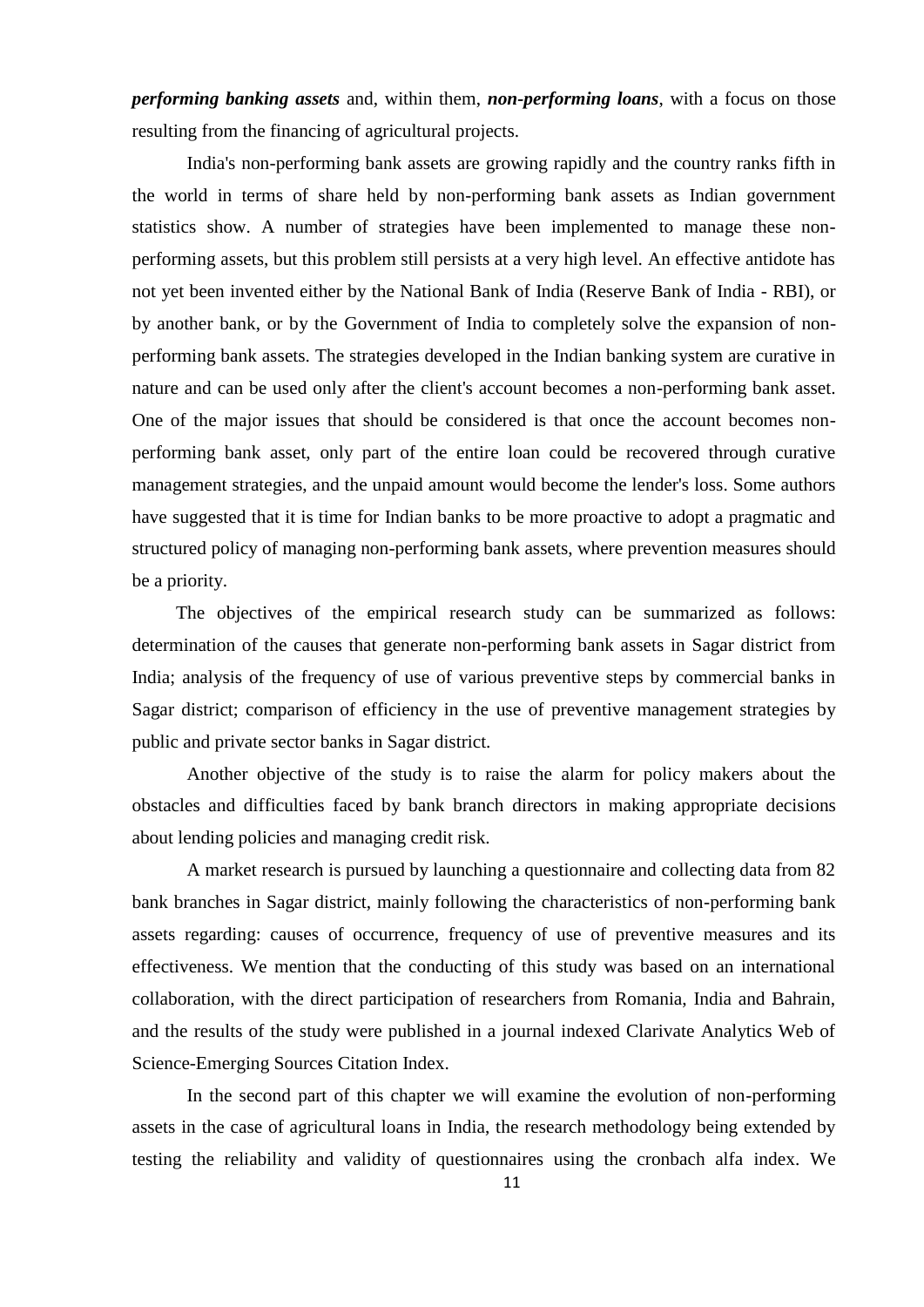appreciate that the research carried out in this report could be useful from an academic perspective, but also from the perspective of practitioners in the banking system. The empirical results obtained from the two studies included in this chapter could provide a useful perspective on the option for a more effective strategy to prevent the expansion of the portfolio of non-performing bank assets. In addition, it could help to raise the awareness of banking authorities about the problems faced by managers in the use of preventive measures, as well as to better understand the impact of non-performing agricultural loans on economic growth in India.

The fifth and final chapter, entitled "*Empirical Research on the Prospects of the Indian Banking Industry*", focuses on the *study of the impact of the digitalisation of banking activity on the development of micro, small and medium-sized enterprises (SMEs*). We will study the impact of the positive effects of digital banking on the growth and development of SMEs, by formulating a multiple regression model and we will try to determine the significant variables of digital banking that positively affect the growth of SMEs. This objective could be achieved by observing the significant value of the coefficients of the various independent variables that are taken into account, and it is also aimed at classifying a model that could represent the impact of various favorable reasons (arguments) of the use of digital banking on the growth of SMEs. By using the proposed model, bank managers could analyze the impact of favorable factors of digital banking on profit. In this way, they could encourage more SMEs to use digital banking, highlighting those significant favorable factors.

The reason for initiating this research study was our consideration of the growth of the SMEs sector in India, this segment owned by micro and small and medium enterprises being the largest in the world after China. Also, the motivation behind the selection of Bihar state is that it has the highest number of registered SMEs. The purpose of selecting Katihar District as a sampling unit was based on the fact that it is a small town dominated by the presence of SMEs, but with less implementation of digital banking among people before the demonetization process in 2016. Last but not least, the purpose of the research is also to increase the expectations and preferences of bank customers, an increase that is no longer possible with the help of existing banking models and will be possible only with the use of fourth, fifth or even sixth generation tools, technologies and mechanisms (banking 4.0, 5.0 or 6.0). Entering Industry 4.0 involves two distinct dimensions: first meeting new needs through the use of innovative products and services, and second, higher productivity due to the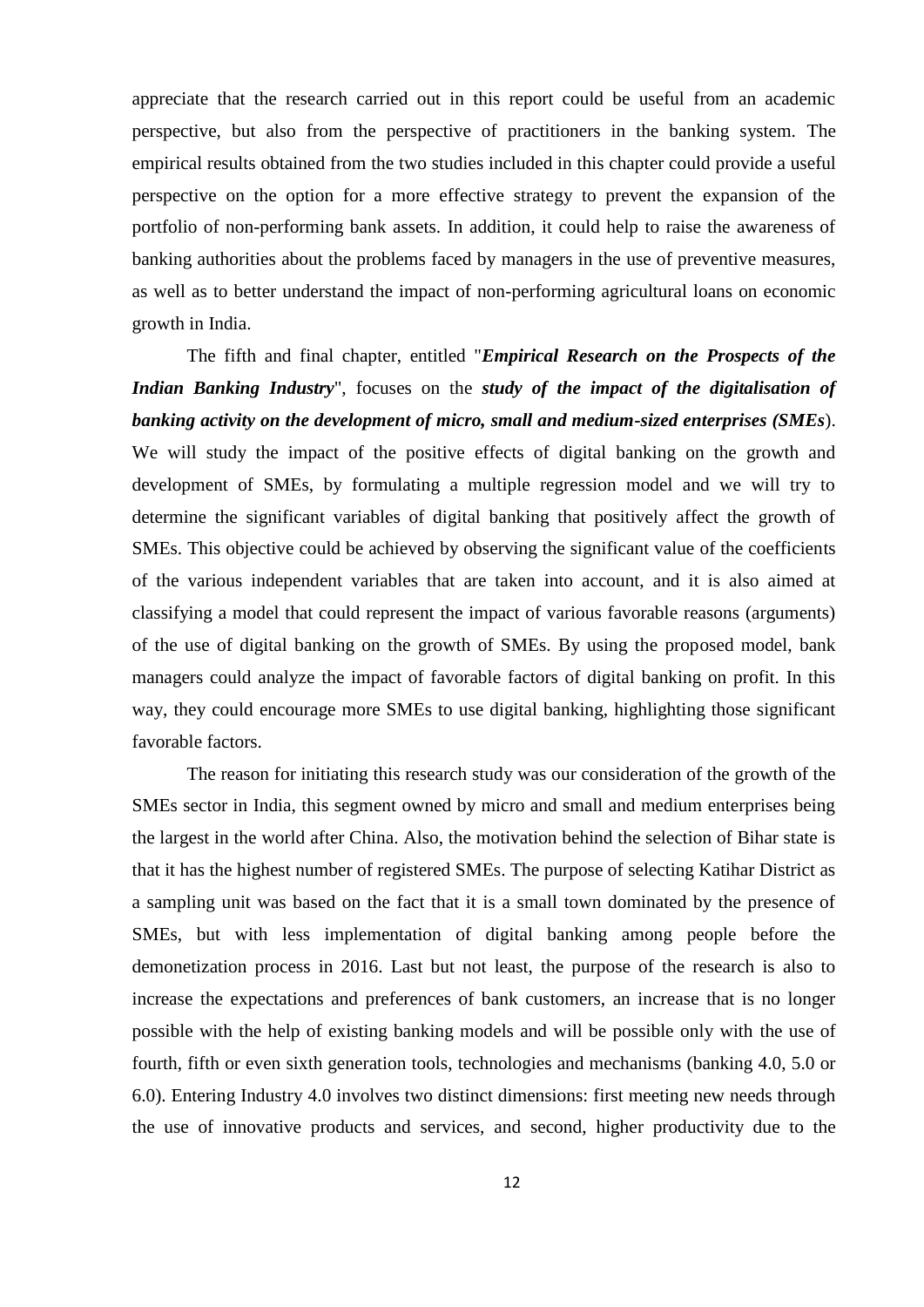implementation of process innovations. An international team has been set up in this study, with the direct participation of researchers from India.

The last part of the chapter aims to a*ssess farmers' share of the financing of agriculture*. One of the most important government activities in India is promoting the development of agriculture by providing funding for agriculture. Agricultural financing allowed farmers to obtain both short-term and long-term loans for the purchase of inputs and other services, as well as long-term financing for investments. The credit has thus played a crucial role in facilitating technical progress in the agricultural sector and the marketing of agricultural products.

This empirical study aims to analyze the current financial support provided by banks or financial institutions; to understand the problem faced by farmers in India in benefiting from the facilities offered by the bank/financial institution and to identify a possible solution to minimize the difficulties faced by a farmer. In order to achieve the above mentioned objectives, both primary and secondary data will be collected using the questionnaire. We aim to test whether farmers in India need to adjust (modify) their mentality regarding loan amnesty, as most of them anticipate that the government will clear (cancel) their debt (debit) with the bank. Farmers should be aware of the many agricultural credit programs available, while the Government of India needs to regulate banking activity in order to provide better financing for agriculture.

From the above, it results that I have completed a PhD thesis with a balanced structure, with an appropriate assignement for conceptual and theoretical-methodological elements, but with a generous emphasis (four chapters) on empirical research just to demonstrate the topicality of the research, but also the scientific value of the mentioned objectives and of the obtained results, presented below.

Thus, we consider that *I have contributed to the development of the literature by developing a system for early warning of financial crises using the signal technique approach*, testing the performance of the model based on variables selected for the chosen study region, respectively ASEAN countries (Indonesia, Malaysia, Philippines, Singapore, South Korea and Thailand). Within this cluster of states we had developed economies, such as Singapore and South Korea, as well as emerging market economies, respectively, Indonesia, Malaysia, the Philippines and Thailand. This combination of countries gave us the opportunity to examine the behavior of crises for different economies. Empirical analysis allowed us to determine the probability of financial crises and, therefore, the predictive capacity of the model.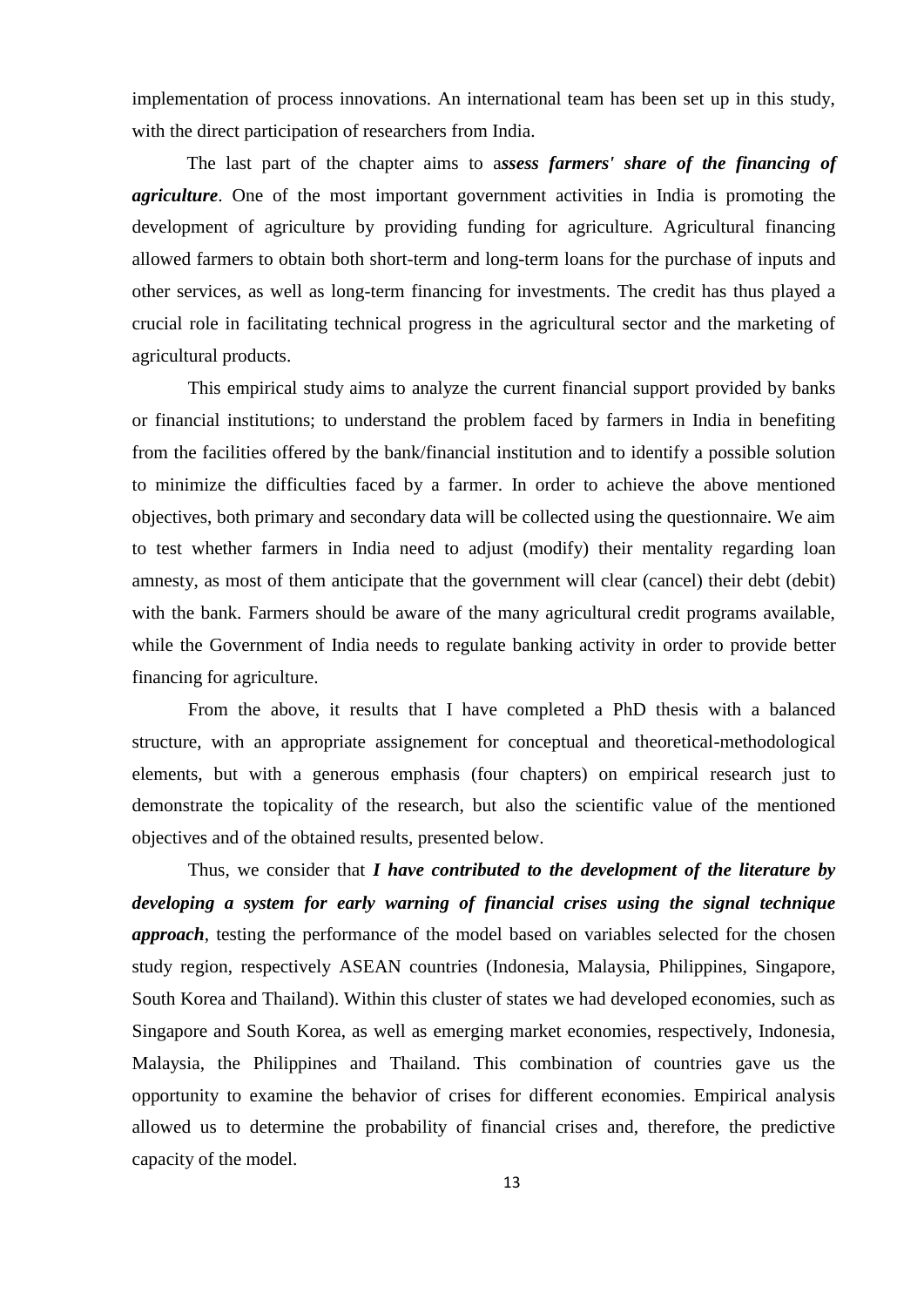The empirical study conducted developed an early warning system to identify those variables that tend to indicate that a country might be vulnerable to a financial crisis. In particular, we expanded a model developed by Kaminsky (1999) and assessed it on the basis of the performance of indicators in the sample, and also of sample tests on the probability of occurrence of the crisis. The model has proven to be useful in identifying disturbances, and this vulnerability assessment can be applied to any country at an individual level or a cluster of countries over a given period of time.

The performance was ambivalent for the early warning system, as the model generated many false alarms and various indicators did not provide the synthetic vulnerability of a particular country. However, the model was able to correctly highlight vulnerabilities in times of crisis for different countries, such as: South Korea, Malaysia and Thailand.

*Many generally valid conclusions can be drawn from this empirical study*. Crises, by their nature, are based on uncertainty and therefore their exact timing cannot be accurately predicted. Most of the variables provided early indications, but there were also many false alarms. Among the variables that performed very well during crises are: reserves, exports, inflation rate, DC/GDP, exchange rate, share prices and production level. Many of the other variables were significant during one crisis, but showed no significance during another. However, this result can be explained on the basis that both analyzed crises were different in their manifestation, since the Asian financial crisis (AFC) was more a currency crisis. However, the global financial crisis (GFC) was mainly related to the problems of the banking sector and some of the variables directly related to the banking sector were extremely significant during the last crisis, which includes the loan/deposit and bank reserves/bank assets ratios.

For the ability to highlight disruptions, *the performance of the model was satisfactory and identified the vulnerabilities present in the countries subject to empirical analysis*. However, it performed poorly on crisis forecasting, which is a weakness and suggests further refinement of the early warning system, which could be useful for incorporating additional explanatory variables or finding alternative statistical methods. *As a consequence of this empirical study, a new future direction of research can be achieved by developing a study that includes the statistical approach as an addition to this non-parametric approaches*. Thus, it could be used as an early warning system to improve the scheme in general, even if both approaches can be used in tandem to achieve solutions that are characterized by greater efficiency, reliability and accuracy.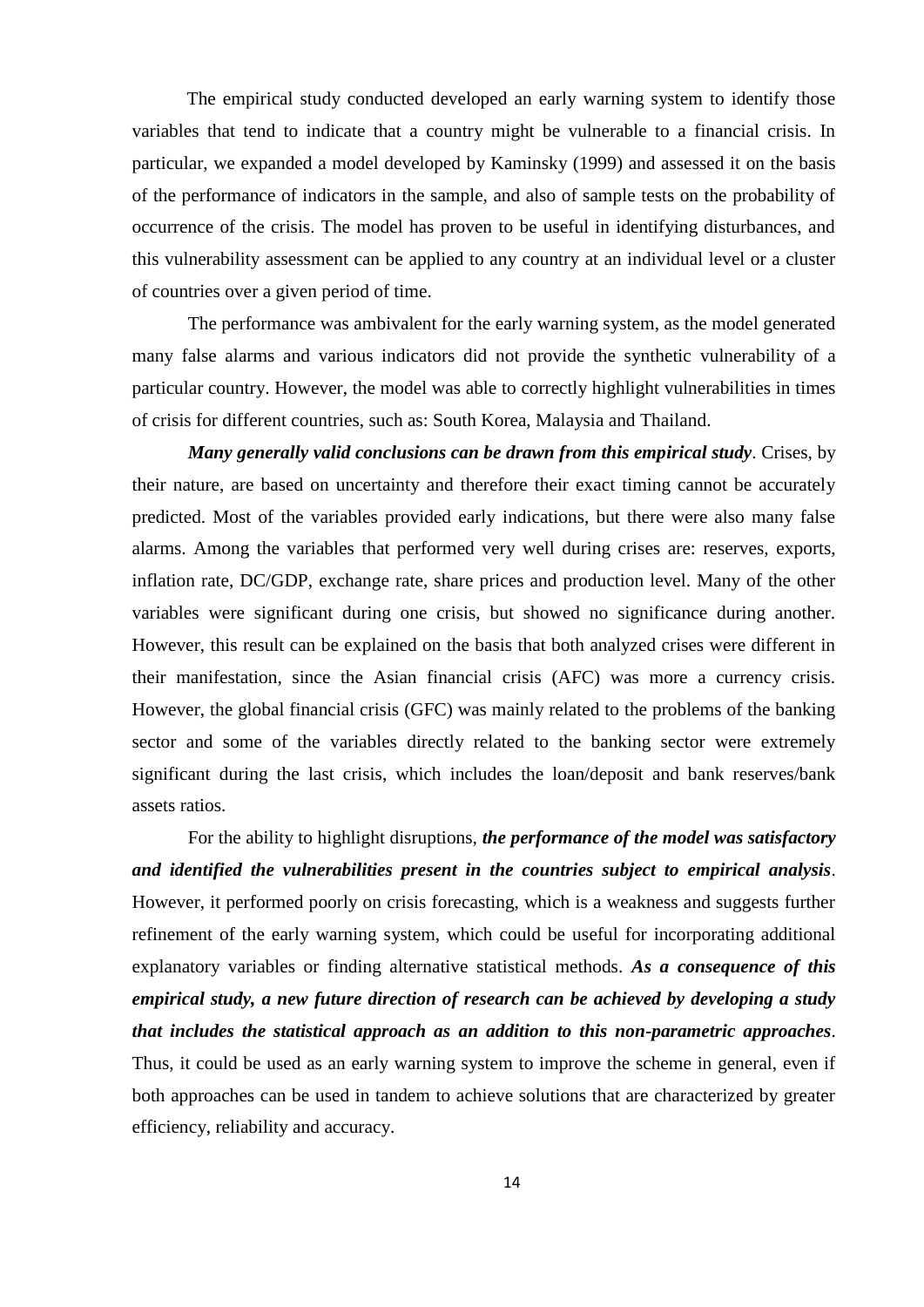The empirical results obtained were representative and led to the validation of robust conclusions, scientifically grounded and useful for both practitioners and financial theorists.

*Methodology of the study of the event* (Chapter III) measures the impact of an event (announcement, policy measure or even a natural disaster) on the return on financial assets (shares) traded. Event studies break up the timeline around the date of the event and test whether actual yields during the event period were abnormal, compared to predicted or expected returns.

Demonetisation has been good news for most of India's ordinary people, workers and poverty-stricken people. This special event made a lot of noise even in the media with discussions about the positive and negative impact on the economy.

*Our goal was, starting from the title of the PhD thesis, to highlight one of the major recent developments in the Indian financial industry, by studying the immediate impact of this event on the share prices of listed companies on the organized market*.

The implications of this research study were that the response to the event was not very rapid and the existence of a semi-strong form of market efficiency was identified according to the Efficient Markets (EMH) assumption. However, the study was conducted with special reference to a specific industry (listed companies in the cement industry), but our study can be extended for further studies on other industries. We can conclude that the full impact of demonetization will be observed in a few years, but this process had a significant immediate effect on the tax base and tax collection, since it also caused a tremendous increase in digital transactions and caused the formalization of the economy in India.

In the next chapter (IV), *we aimed to determine the causes that generate nonperforming bank assets and conducted an analysis of the frequency of use of various preventive steps by commercial banks and comparison of efficiency in the use of preventive management strategies by public and private sector banks in Sagar district, India*. The research hypotheses were formulated as follows: all causes that generate non-performing bank assets are equally responsible for increasing their level, and the effectiveness of all preventive management strategies used by Bank branch managers in Sagar district of Madhya Pradesh region of India is similar.

*Analyzing the empirical results, it is clear that bank managers are well aware of all the underlying causes of non-performing banking assets* in the Sagar district of India. However, of all these causes, the following stand out: intentionally defaulted customers, poor credit rating, government strategies and policies, and political interference are the most responsible causes for under-performing banking assets. The respondents also added the other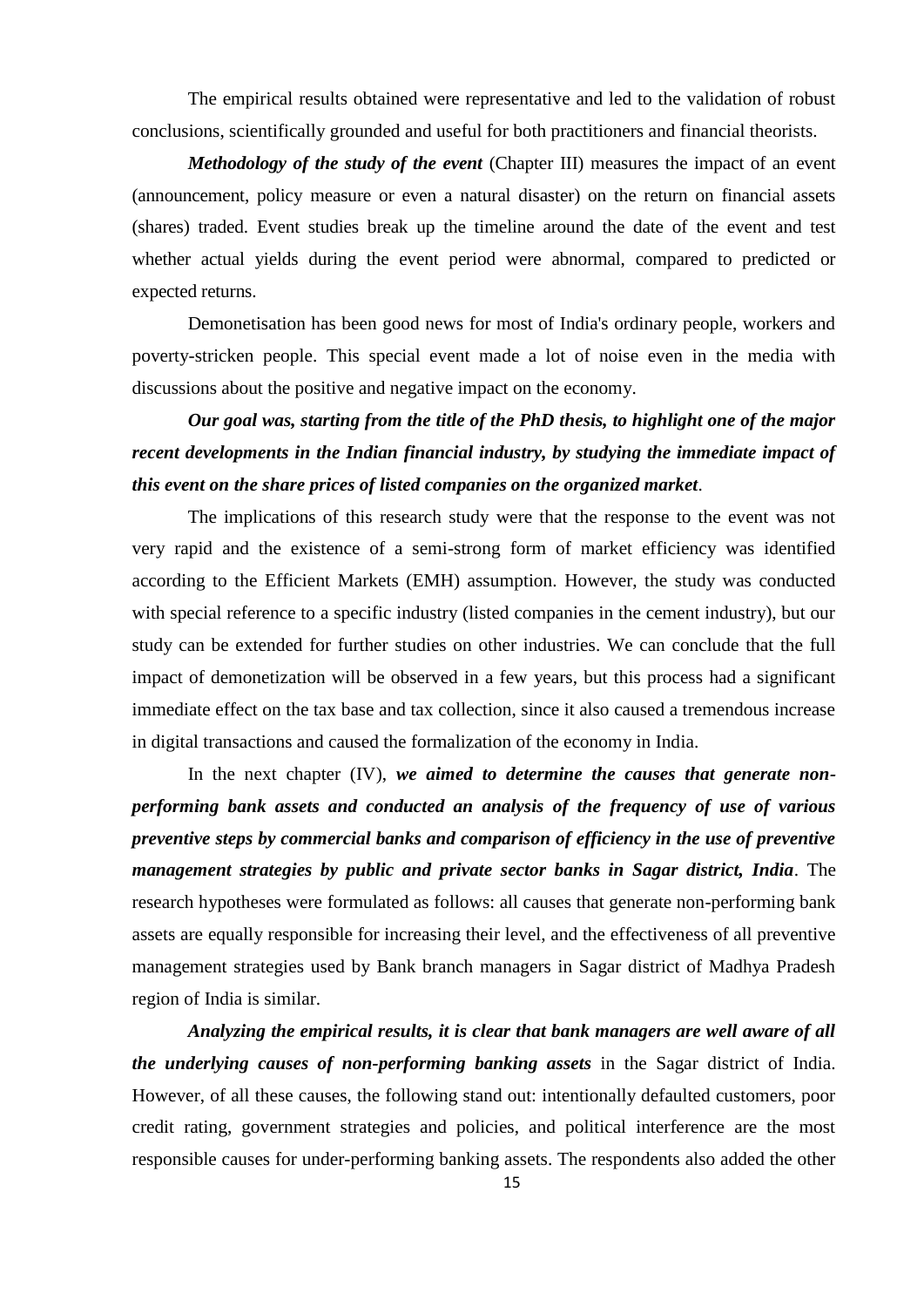causes, namely the demonstrative effect and the defiant attitude of the debtors. Bank managers recommended the existence of a strong judicial system, which is very necessary to deal with malicious customers, political interference and defiant attitude of borrowers. Similarly, there should be no obligation to meet lending targets so that bankers focus on achieving a rigorous assessment of each credit.

A reward and appreciation system for bona fide debtors is needed to reduce the demonstrative effect. In addition, the granting of subsidies by the government authorities of India should also be avoided, since this measure discourages even debtors able to pay their debt within the established time limit. All banks use preventive management strategies to avoid the emergence of non-performing bank assets in the future. All bank branch managers in Sagar district know that preventive management strategies are highly effective to prevent the emergence of non-performing bank assets in the future, but they are not able to use these strategies frequently and effectively.

It can be noted that some early warning signals, such as: non-payment of the first installment, payment of a lower amount, initiation of the judicial liquidation process, impossibility to contact certain customers and death of debtors are issues considered by banks, but the other early warning signals are ignored. In compliance with the opinion of certain bank branch managers in the analyzed sample, there are certain inconveniences, such as: political interference, lack of personnel, lack of training among credit officers, etc., which generated obstacles and limitations for managers in the effective use and application of preventive measures.

In addition, this empirical study has shown that although banks in India are autonomous bodies, there is still political interference. Moreover, to some extent, political interference is also responsible for the growth of under-performing banking assets in the Sagar district of India.

In part two of Chapter IV *we examined the problem of non-performing bank loans in the case of agricultural loans in India*. The research methodology was extended by testing the reliability and viability of questionnaires using the Cronbach alpha index. The empirical analysis was performed on the process involved in pre- sanctioning and post-sanctioning of agricultural credit and the management of non-performing loans in the case of different types of banks. Most banks have warned the rural population about these schemes and have tried to reach small and marginal farmers, but despite these efforts, there are still obstacles to accessing agricultural credit.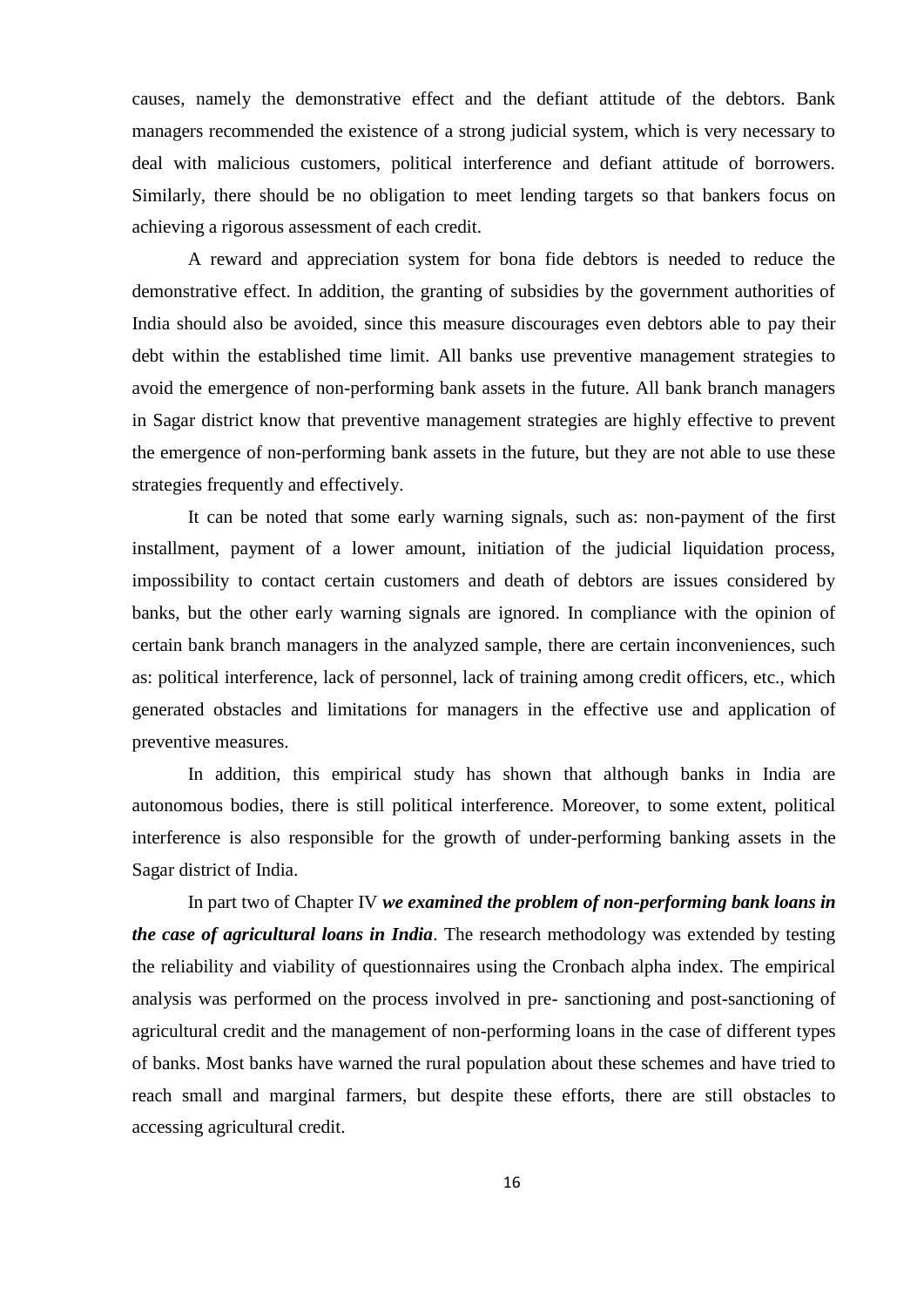From the empirical analysis we noticed that there are no differences in the process of pre and post sanctioning of agricultural credit and the management of non-performing assets in the case of the types of banks subject to empirical analysis. Non-performing assets were due to the wrong debt waiver policies of political parties and the voluntary waiver of debtors' payments. In a globalized economy, the links between acquisitions in the agricultural area and non-performing assets in agricultural loans are complex and can significantly influence India's sustainable development. Indian agriculture plays a key role in stimulating economic growth and technological progress.

The two empirical research studies included in this chapter were conducted on the basis of a joint international collaboration, which included researchers from Romania and several Asian countries. The interdisciplinary approach of the studied phenomenon led to obtaining relevant empirical results, with diversified practical implications. The research on the causes that generate the non-performance of banking assets, using the research methodology described above, can be extended and further developed for other banking systems in emerging countries that, as in the case of India, incorporate sufficient specificity elements compared to traditional banking systems, respectively European ones.

Digital banking plays a vital role in the current dynamic, where people look beyond the traditional way of going to the bank to do their routine banking transactions. A significant part of the clients of the banking system are young people and middle-aged people who have different expectations and preferences from the previous generation. Meeting these expectations and preferences is no longer possible with existing banking models and will only be possible with the use of fourth, fifth or even sixth generation tools, technologies and mechanisms (banking 4.0, 5.0 or 6.0). Entering Industry 4.0 involves two distinct dimensions: first meeting new needs through the use of innovative products and services, and second, higher productivity due to the implementation of process innovations.

In this context, *in the last chapter, we identified a multiple regression model*, taking into account those factors that positively affect the growth of not only micro, but also small and medium-sized enterprises (SMEs), on the example of India. Regarding the research methodology, the data used in this study were obtained from primary sources, being collected by the questionnaire method. The questionnaire covers the nature and size of businesses (business area) and the opinion of owners/owners and managers of 454 micro, Small and medium enterprises (SMEs) in Katihar district, a semi-urban area of Bihar state in India, on the various favorable influencing factors of digitized banking. These aspects were measured on a Likert scale of 1 to 10.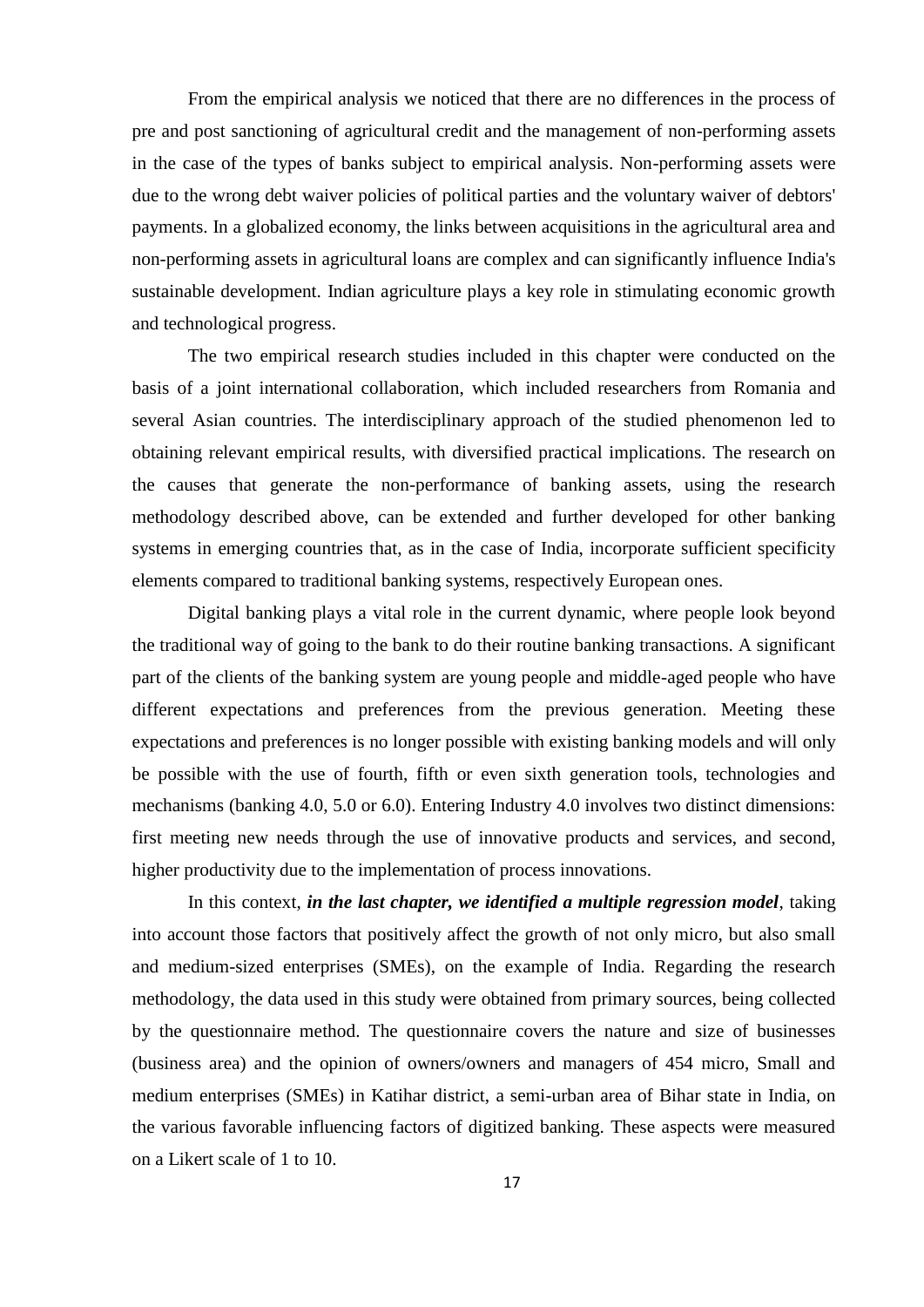*We found that SMEs subject to research feel more light / comfortable in accepting and making payments through digital banking, because their coefficients are significant in the formulated model.* The other favourable factors such as managing commercial expenses, saving time, checking for embezzlement/theft of cash did not reach too significant values from a statistical point of view. Bankers in the study area, namely Katihar district, a semiurban area of the Indian state of Bihar, are unable to serve these SMEs properly, which shows that they are unable to take full advantage of the benefits of digital banking. It has also been found that the level of adaptability has just started to increase and SMEs may not be very familiar with digital banking. For this reason, SMEs are somewhat unable to take advantage of all the benefits of digital banking. Therefore, bankers should always try to educate their customers properly and should also provide appropriate up-to-date information on the dynamics of digital banking so that they can be used appropriately by customers.

*By using the model presented, banking managers could analyze the impact of favorable factors of digital banking on the profit of SMEs.* In this way, they could encourage more SMEs to use digital banking. The model classified in this study took into account only the favorable determinants of digital banking. For future research studies, a new study could be conducted taking into account the determinants that negatively affect the use of digital banking or the impact of adverse determinants of digital banking on the level of reluctance to use digital banking among SMEs of India.

*The interdisciplinary approach of the studied phenomenon led to obtaining relevant empirical results, with diversified practical implications*.

> **\* \* \***

**PhD thesis** *Developments and perspectives of the banking industry in emerging Asian countries. Empirical research on India* **addresses a topical issue and practical importance relevant to the current international context.**

Theoretical syntheses, statistical analyses, empirical research studies presented in the PhD. thesis, empirical results as well as the final conclusions highlighted based on these research studies have validated the objectives presented in the introductory part and undertaken, but also certain directions of action regarding the surprise and empirical validation of certain trends and developments specific to Asian banking systems with focus on India as a support country.